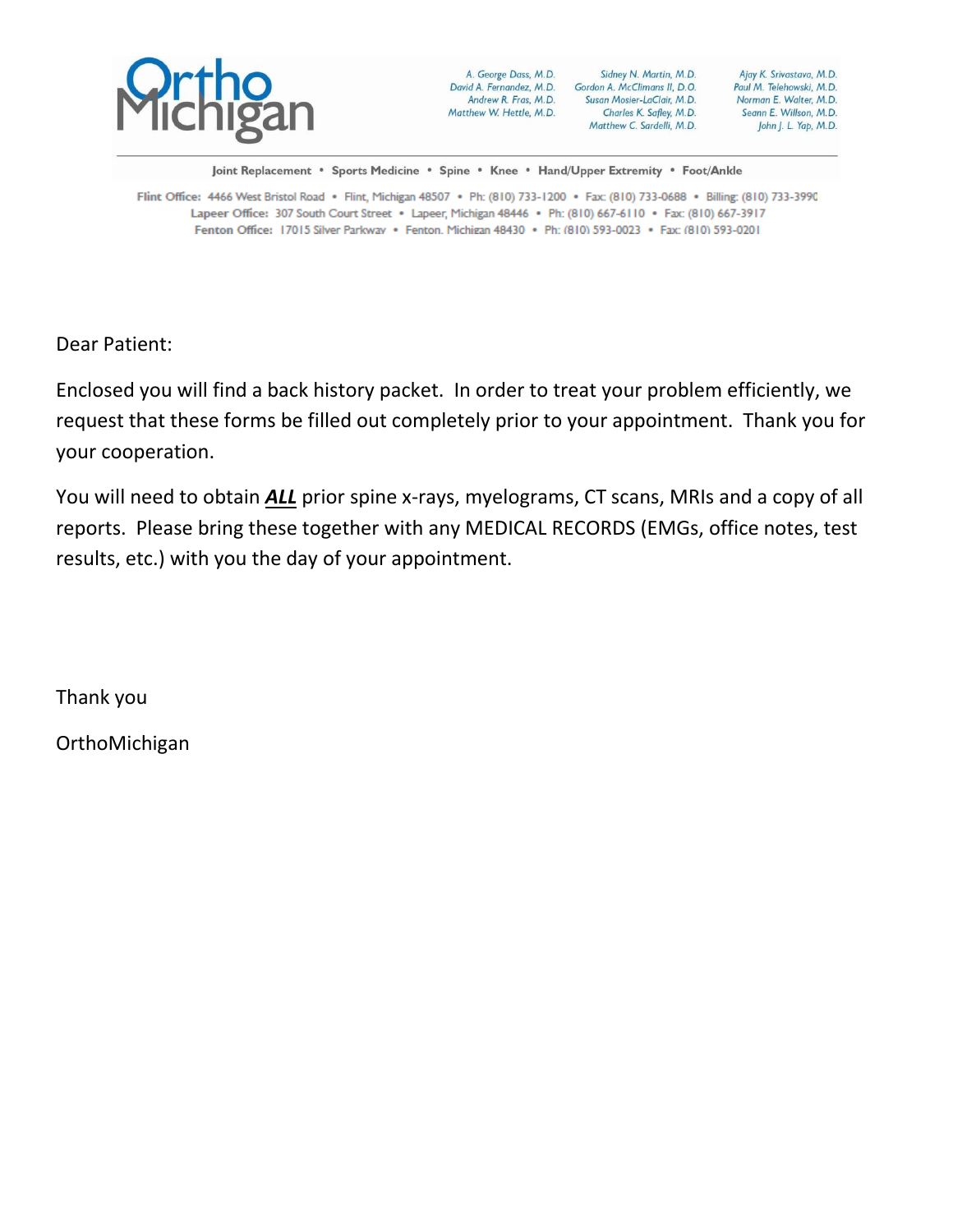| Name:                            | Date: <u>___________________________</u>                                                                               |  |  |  |  |  |
|----------------------------------|------------------------------------------------------------------------------------------------------------------------|--|--|--|--|--|
|                                  |                                                                                                                        |  |  |  |  |  |
|                                  |                                                                                                                        |  |  |  |  |  |
| <b>HISTORY OF INJURY:</b>        |                                                                                                                        |  |  |  |  |  |
|                                  |                                                                                                                        |  |  |  |  |  |
|                                  |                                                                                                                        |  |  |  |  |  |
|                                  |                                                                                                                        |  |  |  |  |  |
|                                  |                                                                                                                        |  |  |  |  |  |
|                                  |                                                                                                                        |  |  |  |  |  |
|                                  |                                                                                                                        |  |  |  |  |  |
|                                  | Describe the <b>INITIAL</b> treatment you received (dates and physician's names, medications, physical therapy, etc.): |  |  |  |  |  |
|                                  |                                                                                                                        |  |  |  |  |  |
| HISTORY OF CHONIC PAIN/PROBLEMS: |                                                                                                                        |  |  |  |  |  |
|                                  |                                                                                                                        |  |  |  |  |  |
|                                  | Describe the progression of pain/problem (dates of changes in your status, surgeries, other events):                   |  |  |  |  |  |
|                                  | Has there been any pain free intervals with physical therapy or after surgery?: ______________________________         |  |  |  |  |  |

#### **CURRENT TREATMENTS** (therapy, medication, braces, etc.):

Sleeping pills: \_\_

List all special tests and results prior to this evaluation (include dates, location, and any hospitalizations):

Names/Locations of physicians who have evaluated/treated you: Names/Locations of physicians who have evaluated/treated you:

#### Have you missed time from work because of INJURY/PAIN/ PROBLEM? List dates: \_\_\_\_\_\_\_\_\_\_\_\_\_\_\_ **WORK STATUS:**

Have you returned to modified work or changed jobs? Explain: Have you had previous injuries or treatment to any part(s) of your body for which you now seek our help? YES/NO Please explain:

Have you had any subsequent injuries or exacerbations of pain since you initial claim? Explain: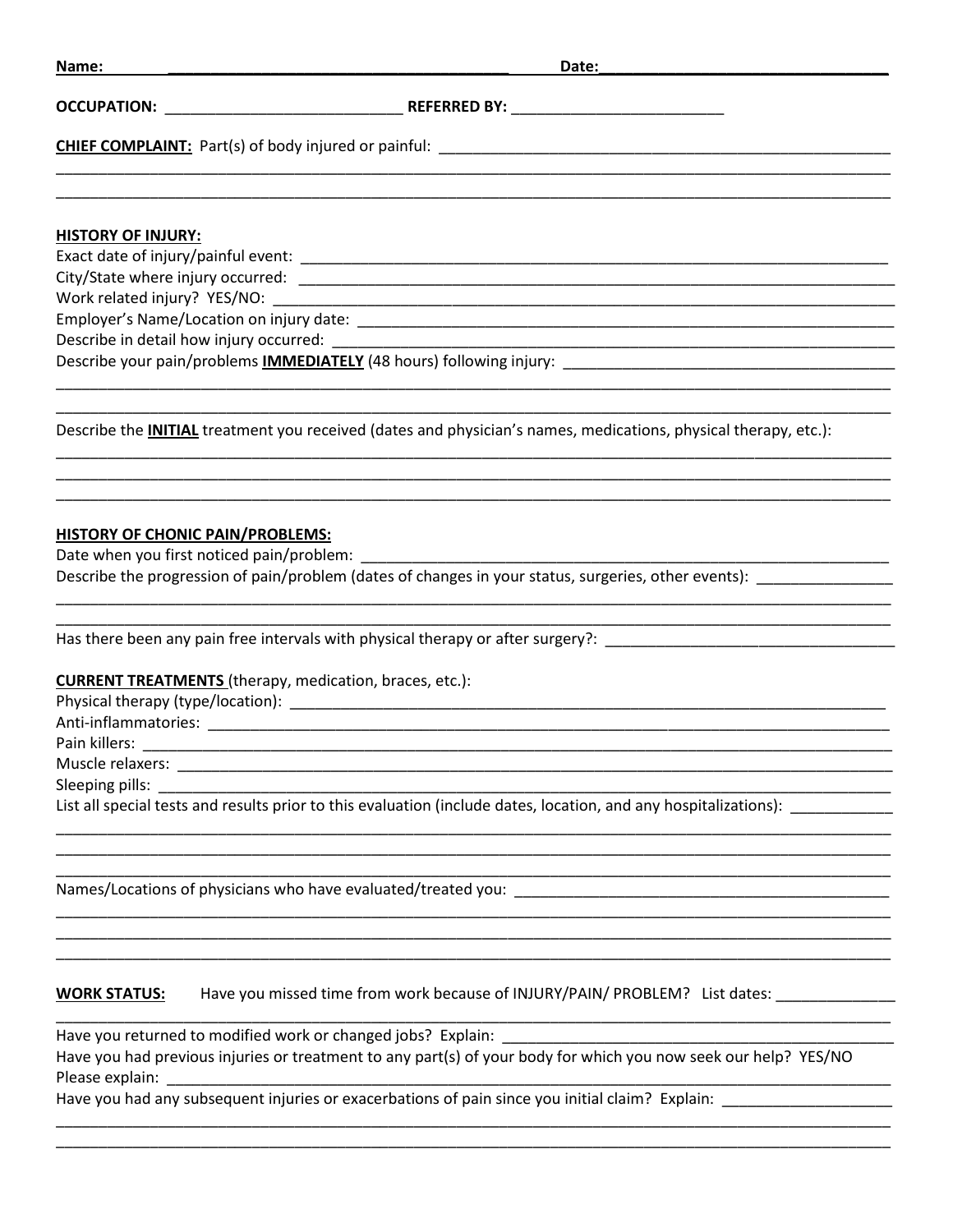# DO YOU HAVE AN ATTORNEY INVOLVED WITH YOUR CASE? YES / NO (Their name and address)

|                          | <b>REVIEW OF OUTSIDE MEDICAL RECORDS:</b> (For doctor use only)                                      |                                                                                                                       |                                                                                                                                                                                                                                |
|--------------------------|------------------------------------------------------------------------------------------------------|-----------------------------------------------------------------------------------------------------------------------|--------------------------------------------------------------------------------------------------------------------------------------------------------------------------------------------------------------------------------|
|                          |                                                                                                      |                                                                                                                       |                                                                                                                                                                                                                                |
|                          |                                                                                                      |                                                                                                                       |                                                                                                                                                                                                                                |
|                          |                                                                                                      |                                                                                                                       |                                                                                                                                                                                                                                |
| <b>CURRENT SYMPTOMS:</b> |                                                                                                      |                                                                                                                       |                                                                                                                                                                                                                                |
|                          |                                                                                                      |                                                                                                                       | Describe in DETAIL your PRESENT complaints and symptoms: Lawrence and the control of the control of the control of the control of the control of the control of the control of the control of the control of the control of th |
|                          |                                                                                                      |                                                                                                                       |                                                                                                                                                                                                                                |
|                          |                                                                                                      |                                                                                                                       |                                                                                                                                                                                                                                |
|                          |                                                                                                      |                                                                                                                       |                                                                                                                                                                                                                                |
|                          |                                                                                                      |                                                                                                                       |                                                                                                                                                                                                                                |
|                          |                                                                                                      |                                                                                                                       |                                                                                                                                                                                                                                |
|                          |                                                                                                      |                                                                                                                       |                                                                                                                                                                                                                                |
|                          | Is your pain exactly like it was during initial weeks/months from injury? _________________________  |                                                                                                                       |                                                                                                                                                                                                                                |
|                          | Has there been a pain free interval with rest, physical therapy, and/or surgery?                     |                                                                                                                       |                                                                                                                                                                                                                                |
|                          |                                                                                                      |                                                                                                                       |                                                                                                                                                                                                                                |
| Other:                   | My pain is: (please circle) { dull / sharp / achy / cramping } { stabbing / throbbing / burning }    |                                                                                                                       |                                                                                                                                                                                                                                |
|                          | Does the pain/numbness travel? YES / NO Where?                                                       |                                                                                                                       |                                                                                                                                                                                                                                |
| MY PAIN is:              |                                                                                                      | BETTER WORSE                                                                                                          | SAME                                                                                                                                                                                                                           |
|                          | With cough/sneeze/straining __________                                                               |                                                                                                                       |                                                                                                                                                                                                                                |
|                          | Sitting                                                                                              |                                                                                                                       |                                                                                                                                                                                                                                |
|                          | Standing                                                                                             |                                                                                                                       |                                                                                                                                                                                                                                |
|                          | Walking                                                                                              |                                                                                                                       |                                                                                                                                                                                                                                |
|                          | Lifting                                                                                              |                                                                                                                       |                                                                                                                                                                                                                                |
|                          | <b>Bending Forward</b>                                                                               |                                                                                                                       |                                                                                                                                                                                                                                |
|                          | <b>Bending Backward</b>                                                                              |                                                                                                                       |                                                                                                                                                                                                                                |
|                          | Walking up/down stairs                                                                               |                                                                                                                       |                                                                                                                                                                                                                                |
|                          | When I get up in morning                                                                             |                                                                                                                       |                                                                                                                                                                                                                                |
|                          | Midday                                                                                               |                                                                                                                       |                                                                                                                                                                                                                                |
|                          | Middle of the night                                                                                  |                                                                                                                       |                                                                                                                                                                                                                                |
|                          | Lying flat on back                                                                                   |                                                                                                                       |                                                                                                                                                                                                                                |
|                          | Lying on stomach                                                                                     |                                                                                                                       |                                                                                                                                                                                                                                |
|                          | Lying on side with knees bent _________                                                              | <u> 1986 - Andrea Albert III, prestavan postajni predsjednik postajni predsjednik postajni predsjednik postajni p</u> |                                                                                                                                                                                                                                |
|                          | Since the injury/time I noticed the problem, my pain has become (worse / better / remained the same) |                                                                                                                       |                                                                                                                                                                                                                                |
| Please comment:          |                                                                                                      |                                                                                                                       |                                                                                                                                                                                                                                |
|                          | Do you have problems with sleep?                                                                     |                                                                                                                       |                                                                                                                                                                                                                                |
|                          |                                                                                                      |                                                                                                                       |                                                                                                                                                                                                                                |
|                          | Are you experiencing any sexual difficulties? _                                                      |                                                                                                                       | Headaches / vision changes / hearing changes / balance problems?                                                                                                                                                               |
|                          |                                                                                                      |                                                                                                                       |                                                                                                                                                                                                                                |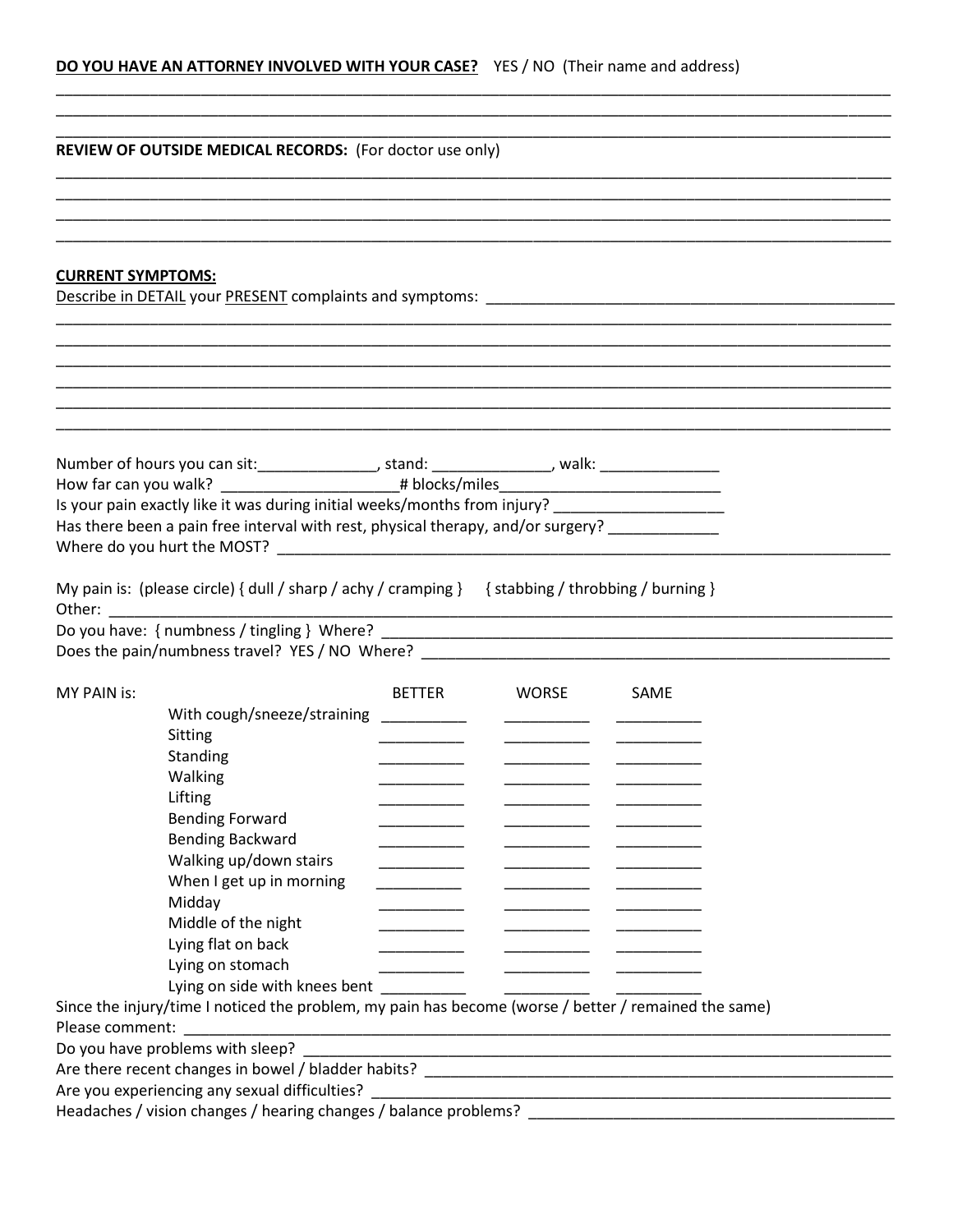#### **PAST MEDICAL HISTORY:**

Circle if you now have or have previously suffered from (please list dates and explain): High blood pressure / Heart attack / Lung problems / Thyroid condition / Liver disease / Ulcers / Diabetes / Seizures / Strokes / Blood clots / Mental illness / Arthritis / Blood transfusion / Other: \_\_\_\_\_\_\_\_\_\_\_\_\_\_\_\_\_\_\_\_\_\_\_\_\_\_\_\_\_\_\_\_\_\_\_\_\_\_\_\_\_\_\_\_\_\_\_\_\_\_\_\_\_\_\_\_\_\_\_\_\_\_\_\_\_\_\_\_\_\_\_\_\_\_\_\_\_\_\_\_\_\_\_\_\_\_\_\_\_\_\_\_

\_\_\_\_\_\_\_\_\_\_\_\_\_\_\_\_\_\_\_\_\_\_\_\_\_\_\_\_\_\_\_\_\_\_\_\_\_\_\_\_\_\_\_\_\_\_\_\_\_\_\_\_\_\_\_\_\_\_\_\_\_\_\_\_\_\_\_\_\_\_\_\_\_\_\_\_\_\_\_\_\_\_\_\_\_\_\_\_\_\_\_\_\_\_\_\_\_\_

\_\_\_\_\_\_\_\_\_\_\_\_\_\_\_\_\_\_\_\_\_\_\_\_\_\_\_\_\_\_\_\_\_\_\_\_\_\_\_\_\_\_\_\_\_\_\_\_\_\_\_\_\_\_\_\_\_\_\_\_\_\_\_\_\_\_\_\_\_\_\_\_\_\_\_\_\_\_\_\_\_\_\_\_\_\_\_\_\_\_\_\_\_\_\_\_\_\_ \_\_\_\_\_\_\_\_\_\_\_\_\_\_\_\_\_\_\_\_\_\_\_\_\_\_\_\_\_\_\_\_\_\_\_\_\_\_\_\_\_\_\_\_\_\_\_\_\_\_\_\_\_\_\_\_\_\_\_\_\_\_\_\_\_\_\_\_\_\_\_\_\_\_\_\_\_\_\_\_\_\_\_\_\_\_\_\_\_\_\_\_\_\_\_\_\_\_

\_\_\_\_\_\_\_\_\_\_\_\_\_\_\_\_\_\_\_\_\_\_\_\_\_\_\_\_\_\_\_\_\_\_\_\_\_\_\_\_\_\_\_\_\_\_\_\_\_\_\_\_\_\_\_\_\_\_\_\_\_\_\_\_\_\_\_\_\_\_\_\_\_\_\_\_\_\_\_\_\_\_\_\_\_\_\_\_\_\_\_\_\_\_\_\_\_\_

\_\_\_\_\_\_\_\_\_\_\_\_\_\_\_\_\_\_\_\_\_\_\_\_\_\_\_\_\_\_\_\_\_\_\_\_\_\_\_\_\_\_\_\_\_\_\_\_\_\_\_\_\_\_\_\_\_\_\_\_\_\_\_\_\_\_\_\_\_\_\_\_\_\_\_\_\_\_\_\_\_\_\_\_\_\_\_\_\_\_\_\_\_\_\_\_\_\_ \_\_\_\_\_\_\_\_\_\_\_\_\_\_\_\_\_\_\_\_\_\_\_\_\_\_\_\_\_\_\_\_\_\_\_\_\_\_\_\_\_\_\_\_\_\_\_\_\_\_\_\_\_\_\_\_\_\_\_\_\_\_\_\_\_\_\_\_\_\_\_\_\_\_\_\_\_\_\_\_\_\_\_\_\_\_\_\_\_\_\_\_\_\_\_\_\_\_

Last menstrual period:

Previous surgeries (type of operations and dates/name of physician):

Any other hospitalizations (reason and dates): \_\_\_\_\_\_\_\_\_\_\_\_\_\_\_\_\_\_\_\_\_\_\_\_\_\_\_\_\_\_\_\_\_\_\_\_\_\_\_\_\_\_\_\_\_\_\_\_\_\_\_\_\_\_\_\_\_\_\_\_

Allergies (medicines, foods, pollens, etc.): Please list and describe effects on you: \_\_\_\_\_\_\_\_\_\_\_\_\_\_\_\_\_\_\_\_\_\_\_\_\_\_\_\_\_\_\_

Medications (and their dose) other than those previously listed: \_\_\_\_\_\_\_\_\_\_\_\_\_\_\_\_\_\_\_\_\_\_\_\_\_\_\_\_\_\_\_\_\_\_\_\_\_\_\_\_\_\_\_\_\_

### **REVIEW OF SYSTEMS:** (Please check if applicable)

#### **NEUROLOGICAL: CARDIOVASCULAR:**

| loss of consciousness  | shortness of breath      |
|------------------------|--------------------------|
| paralysis              | palpitations             |
| changes in taste/smell | chest pain on exertion   |
| tremors                | resting chest pain       |
| gait disturbances      | leg swelling             |
| headaches              | leg pain at night / rest |

#### **MUSCULOSKELETAL: RESPIRATORY:**

- 
- 
- 
- \_\_\_\_\_\_\_\_ joint swelling
- \_\_\_\_\_\_\_\_ muscle weakness
- \_\_\_\_\_\_\_\_ muscle cramps
- leg pain with walking

## **GASTROINTESTINAL: GENITOURINARY:**

| swallowing difficulty |  |  |
|-----------------------|--|--|
|-----------------------|--|--|

- 
- \_\_\_\_\_\_\_\_ nausea / vomiting \_\_\_\_\_\_\_\_ dribbling
- 
- 
- 
- 
- 

- discretion of the chronic cough the chronic cough the chronic cough the chronic cough the chronic cough the chronic cough
- \_\_\_\_\_\_\_\_ neckache \_\_\_\_\_\_\_\_ wheezing / asthma
- \_\_\_\_\_\_\_\_ stiffness \_\_\_\_\_\_\_\_ pain with breathing
- \_\_\_\_\_\_\_\_ fractures \_\_\_\_\_\_\_\_ flu / pneumonia
	- y and the contract of the contract of the contract of the contract of the contract of the contract of the contract of the contract of the contract of the contract of the contract of the contract of the contract of the cont
- definition the intervals of the contract of the contract of the contract of the contract of the contract of the contract of the contract of the contract of the contract of the contract of the contract of the contract of th
	-
- \_\_\_\_\_\_\_\_ abdominal pain \_\_\_\_\_\_\_\_ increased amount of urine
- \_\_\_\_\_\_\_\_ ulcer \_\_\_\_\_\_\_\_ stones
- \_\_\_\_\_\_\_\_ jaundice / hepatitis \_\_\_\_\_\_\_\_ discharge / venereal disease
- \_\_\_\_\_\_\_\_ blood in stool \_\_\_\_\_\_\_\_ pelvis pain
- \_\_\_\_\_\_\_\_ weight loss / gain \_\_\_\_\_\_\_\_ painful intercourse

| <b>FAMILY HISTORY:</b> | <b>LIVING</b> | <b>DECEASED</b> | CAUSE OF DEATH | AGE |
|------------------------|---------------|-----------------|----------------|-----|
| Father                 |               |                 |                |     |
| Mother                 |               |                 |                |     |
| Brother(s)             |               |                 |                |     |
| Sister(s)              |               |                 |                |     |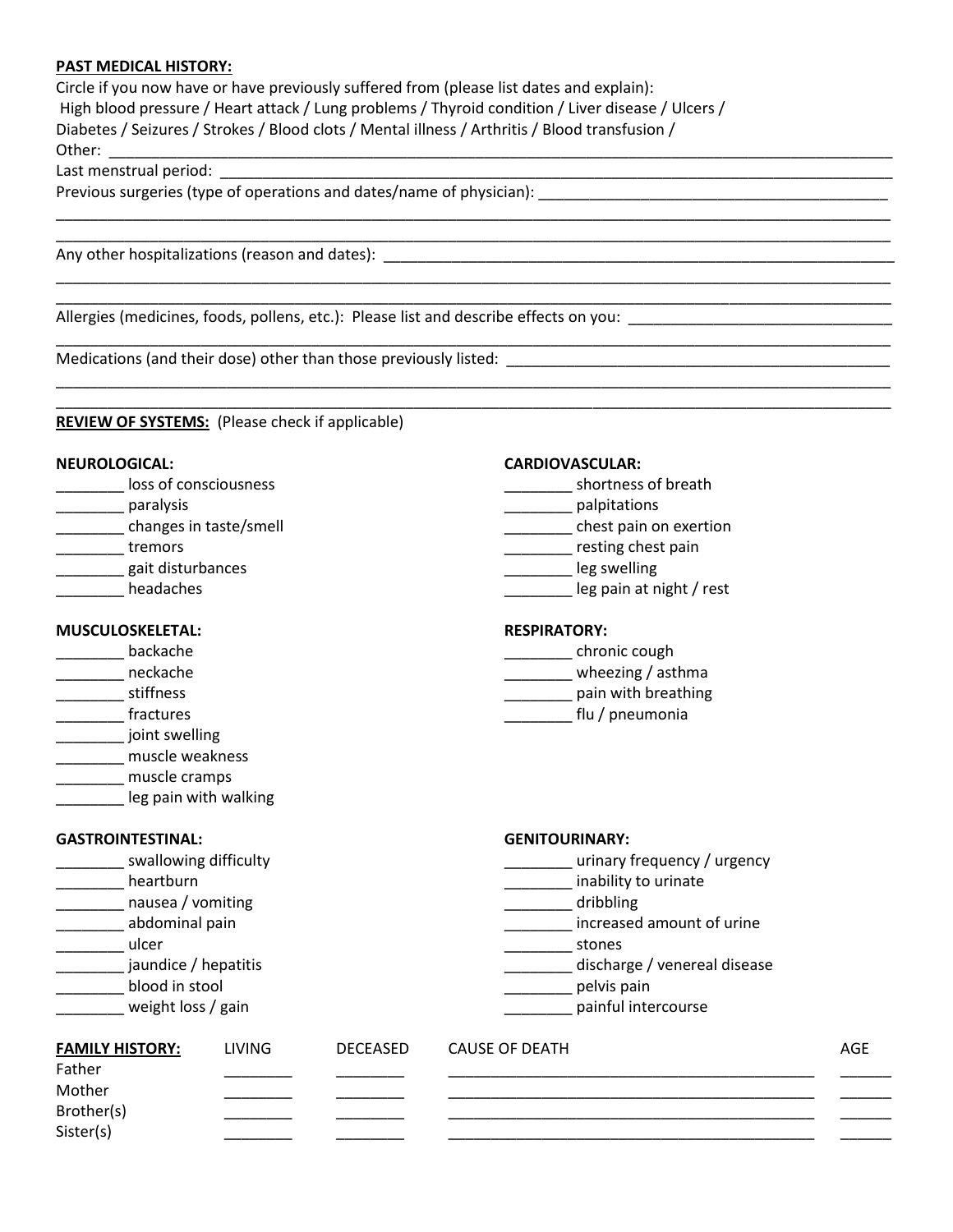| Please mark the following found in family:                           |                                       |        |        |                |       |
|----------------------------------------------------------------------|---------------------------------------|--------|--------|----------------|-------|
|                                                                      | Mother                                | Father | Sister | <b>Brother</b> | Child |
| <b>Diabetes</b>                                                      |                                       |        |        |                |       |
| <b>Tuberculosis</b>                                                  |                                       |        |        |                |       |
| Asthma                                                               |                                       |        |        |                |       |
| <b>High Blood Pressure</b>                                           |                                       |        |        |                |       |
| <b>Heart Disease</b>                                                 |                                       |        |        |                |       |
| Epilepsy                                                             |                                       |        |        |                |       |
| <b>Mental Illness</b>                                                |                                       |        |        |                |       |
| Cancer                                                               |                                       |        |        |                |       |
| Allergies                                                            |                                       |        |        |                |       |
| <b>SOCIAL HISTORY:</b>                                               |                                       |        |        |                |       |
| <b>Marital Status:</b>                                               | Married / Single / Divorced / Widowed |        |        |                |       |
|                                                                      |                                       |        |        |                |       |
|                                                                      |                                       |        |        |                |       |
| Education completed (years): 9 10 11 12 13 14 15 16 16+              |                                       |        |        |                |       |
| Alcohol use: ________________ beers/drinks per day / week (circle)   |                                       |        |        |                |       |
| Tobacco use: _______________ packs per day for _______________ years |                                       |        |        |                |       |
|                                                                      |                                       |        |        |                |       |
|                                                                      |                                       |        |        |                |       |

#### **AN IMPORTANT REMINDER:**

You will need to obtain **ALL** prior spine x-rays, myelograms, CAT scans, spine MRI scans, and a copy of their reports by the radiologist. **PLEASE BRING THESE** together with any **MEDICAL RECORDS** of pertinent examinations (i.e. EMG, prior physician evaluations) with you the day of your appointment.

On the day of your examination you will undergo a complete orthopedic spine evaluation by the primary physician and members of his staff. The assessment along with your x-rays and other tests will be compiled into a detailed report for your insurance carrier. We feel your spine problems deserve this careful attention to obtain an accurate diagnosis and help initiate the appropriate treatment. Your cooperation with our procedures will help to ensure our continued medical intervention towards you spinal condition.

\_\_\_\_\_\_\_\_\_\_\_\_\_\_\_\_\_\_\_\_\_\_\_\_\_\_\_\_\_\_\_\_\_\_\_\_\_\_\_\_\_\_\_\_\_\_\_\_\_\_\_\_\_\_\_\_\_\_\_\_\_\_\_\_\_\_\_\_\_\_\_

Signature